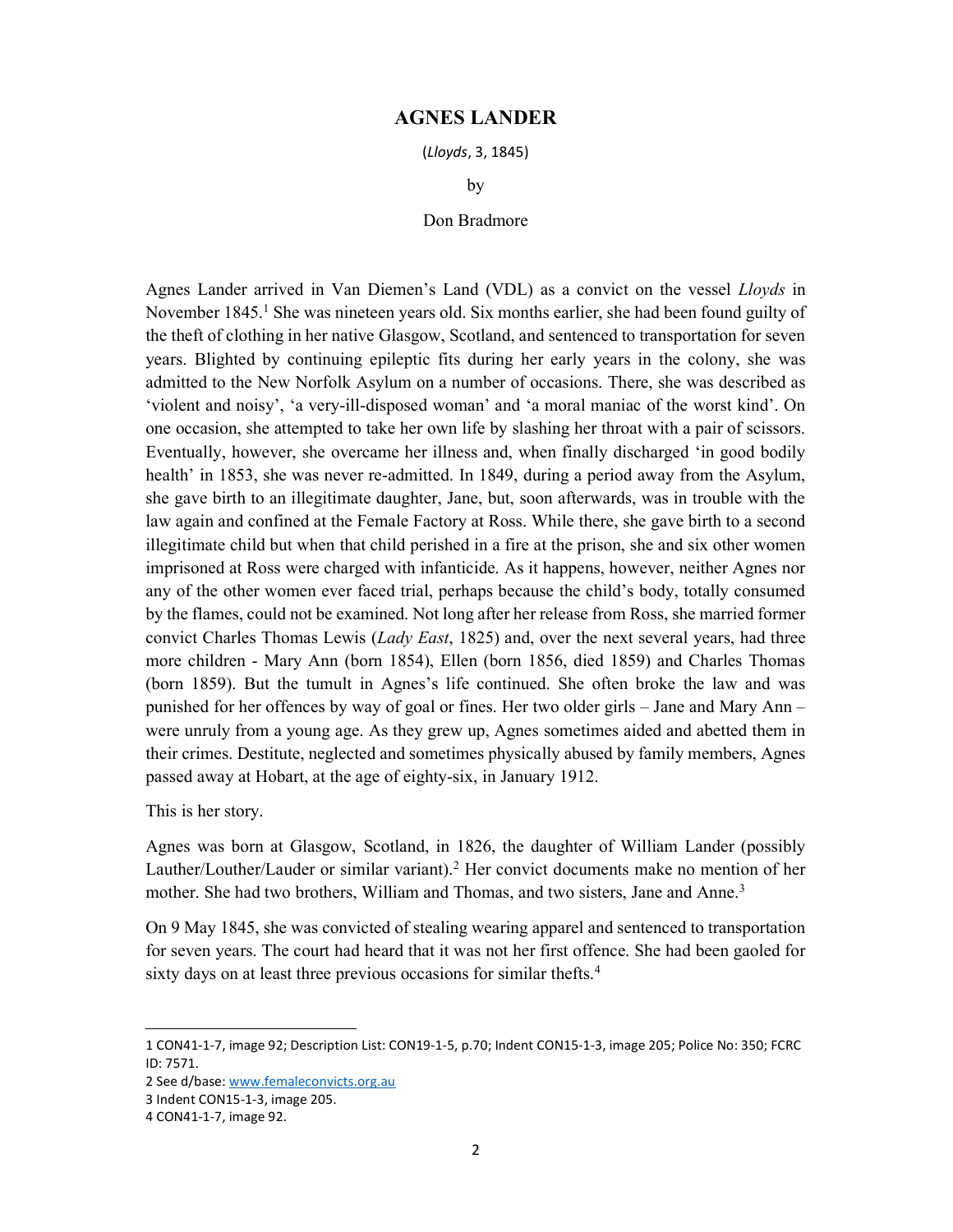After the trial, she was held at Millbank Prison, London, for a short while before being put aboard the vessel *Lloyds* which, with David Lewis as master and Charles K. Nutt as surgeonsuperintendent, 170 female prisoners and a few of their children, sailed from Woolwich on 26 July 1845 and reached Hobart on 7 November that year.<sup>5</sup>

According to the report of the surgeon-superintendent, the voyage was a relatively comfortable one. The ship was kept clean, dry and warm. Lime juice and wine were used to control scurvy. Nevertheless, forty-five of the women had had to be treated at sea for a range of illnesses, eight of whom needed hospitalization upon arrival at Hobart. Agnes had sought treatment from the surgeon twice – once on 5 Sept 1845 when she was confined to bed for five days with phlogosis – painful inflammation of external parts of the body – and again on 29 October for diarrhoea which was soon cured. There had been only one death at sea, an eleven-month-old baby of one of the prisoners.<sup>6</sup>

However, Agnes's conduct at sea had caused the surgeon more trouble than her ailments. In his report, he wrote that she was 'a very bad thief' who had broken open a carpet bag and had been punished for disorderly conduct at sea six times.<sup>7</sup> \*

At Hobart, she was described in these terms: age, 19; single; five feet three and a half inches (about 161 cms) tall; fair complexion; brown hair; grey eyes; and sharp nose. She could neither read nor write. Her religion was entered on her record as Protestant' and her convict trade as 'housemaid'. It was noted that she had been 'on the town' – usually a euphemism for 'a prostitute' - for five years.<sup>8</sup>

After disembarkation, it is probable that Agnes, with the other women of Lloyds, was sent to the Anson, the hulk of a former British warship that had been moored in the Derwent in 1844 to serve as a probation station in an attempt to alleviate overcrowding at the Cascades Female Factory.<sup>9</sup> Like all other female prisoners, Agnes was required to serve a six-month period of probation before being eligible to be assigned as a servant to free settlers. However, she may not have been at the *Anson* for very long. Although her documents are unclear about her first year or so in the colony, it appears that it was soon discovered that she was seriously unwell. At least by August 1846, and possibly earlier, she had been admitted to the New Norfolk Asylum. $10$ 

The patient records of the Asylum, in Agnes's case at least, are vague and the dates given are uncertain, but it appears that during her first confinement there she was frequently violent. It is reported that, on 18 January 1847, she broke twenty panes of glass. Nevertheless, within weeks,

<sup>5</sup> http://www.perthdps.com/convicts/shipsTAS.html

<sup>6</sup> https://www.femaleconvicts.org.au/docs2/ships/SurgeonsJournal\_Lloyds1845.pdf

<sup>&</sup>lt;sup>7</sup> See d/base: www.femaleconvicts.org.au

<sup>8</sup> Indent CON15-1-3, image 205.

<sup>9</sup> https://convictrecords.com.au/ships/anson

 $10$  Regrettably, the dates given for admission to, and discharge from, the Asylum are uncertain. Further research is warranted. For further information, see 'Patient Records (Case Books – All Patients), Vol. 13. HSD246-1-9, Folio 99' as per 'Agnes Lander' in Female Convict Research Centre d/base at www.femaleconvicts.org.au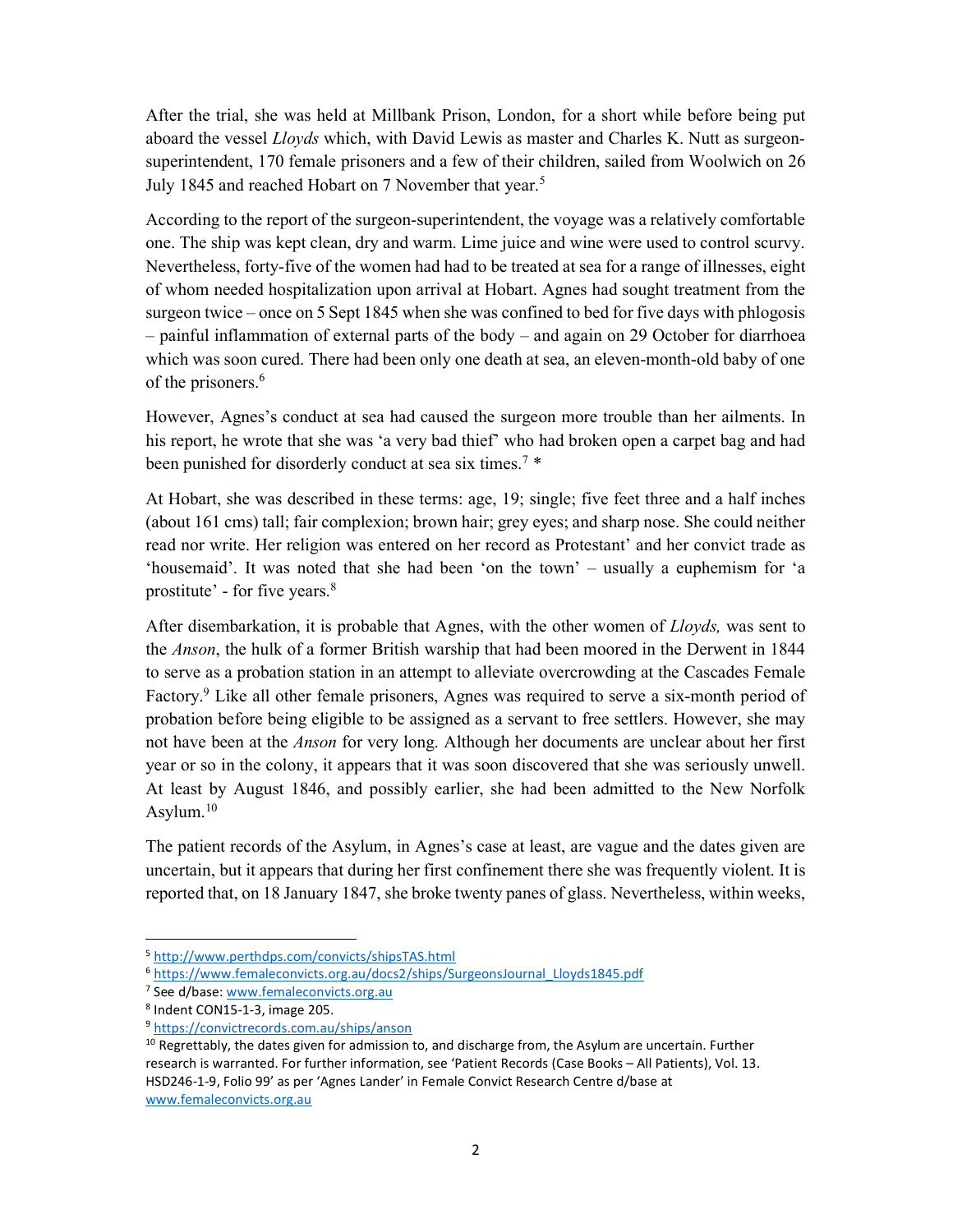she was said to be 'much better' and that her sickness had 'ceased', On 25 March 1847, she was discharged after being declared to be 'of sound mind'.<sup>11</sup>

It was to be a re-occurring pattern of admittance and discharge. Just six weeks later, on 10 May 1847, she was re-admitted but for how long she was kept there is unclear. It was possibly only for a short time. Four years later, on 5 April 1851, she was re-admitted, this time 'certified insane' and designated 'a moral maniac of the worst kind'. It was during this particular period of confinement that she attempted suicide by trying to cut her own throat with scissors. It was noted in the Asylum record that she had been 'subject to epileptic fits for a long time, [the] last one bringing insanity where she becomes dangerous to herself and others'. Continuing, the report termed her 'a 'robust, rather good-looking girl [with] light coloured hair and blue eyes' but added that her 'countenance indicates temper and [the] violence of her passions.'<sup>12</sup>

On 4 October 1852, she was admitted for what is believed to be the final time. Reports during this time indicate that she had 'lapsed into her previous state of insanity', that she was 'incoherent', 'very violent and noisy' and 'a most desperate woman' who 'suffers much from headaches'. Nevertheless, by 31 October 1853, she was recovering slowly. Her 'general conduct [was] good' and she had 'improved much in health and appearance.' On 15 December 1853, she was discharged ''in good bodily health' and 'sound mind'. She was never re-admitted and, throughout her long life, appears not to have suffered from such fits again.<sup>13</sup>

The three or four years in which Agnes was not at the Asylum – between 1847 and 1851 - were, if possible, even more awful ones for her. For a brief period in 1848, she was assigned to the service of the Freeman family in Hobart but was charged twice with being absent from her master's residence without leave. On the first occasion she received a reprimand but, on the second, when she exacerbated her offence by using indecent language in the police office, she was sentenced to six months goal at the Cascades Female Factory. A few months after her release, she left her place of service without leave again and was sentenced to another three months at the Cascades.<sup>14</sup>

While at the Cascades, she discovered that she was pregnant and, on 5 November 1849, gave birth to an illegitimate daughter whom she named Jane. While the father's name was not recorded, the fact that the child was registered as 'Jane Burns' might possibly provide a clue to his identity.<sup>15</sup>

Two or three months after the birth, the authorities decided that Agnes was an unfit person to be assigned within the Hobart district and ordered that she be sent to the district of Ross in the centre of the island. There, however, her disorderliness continued and, after being found guilty of an assault, her original sentence of seven years' transportation was extended by eighteen

<sup>&</sup>lt;sup>11</sup> As for Note 10, above.

<sup>&</sup>lt;sup>12</sup> As for Note 10, above.

<sup>&</sup>lt;sup>13</sup> As for Note 10, above.

<sup>14</sup> CON41-1-7, image 92.

<sup>15</sup> CON41-1-7, image 92; birth: Jane Burns: RGD33/1/33/1275/1849, Hobart.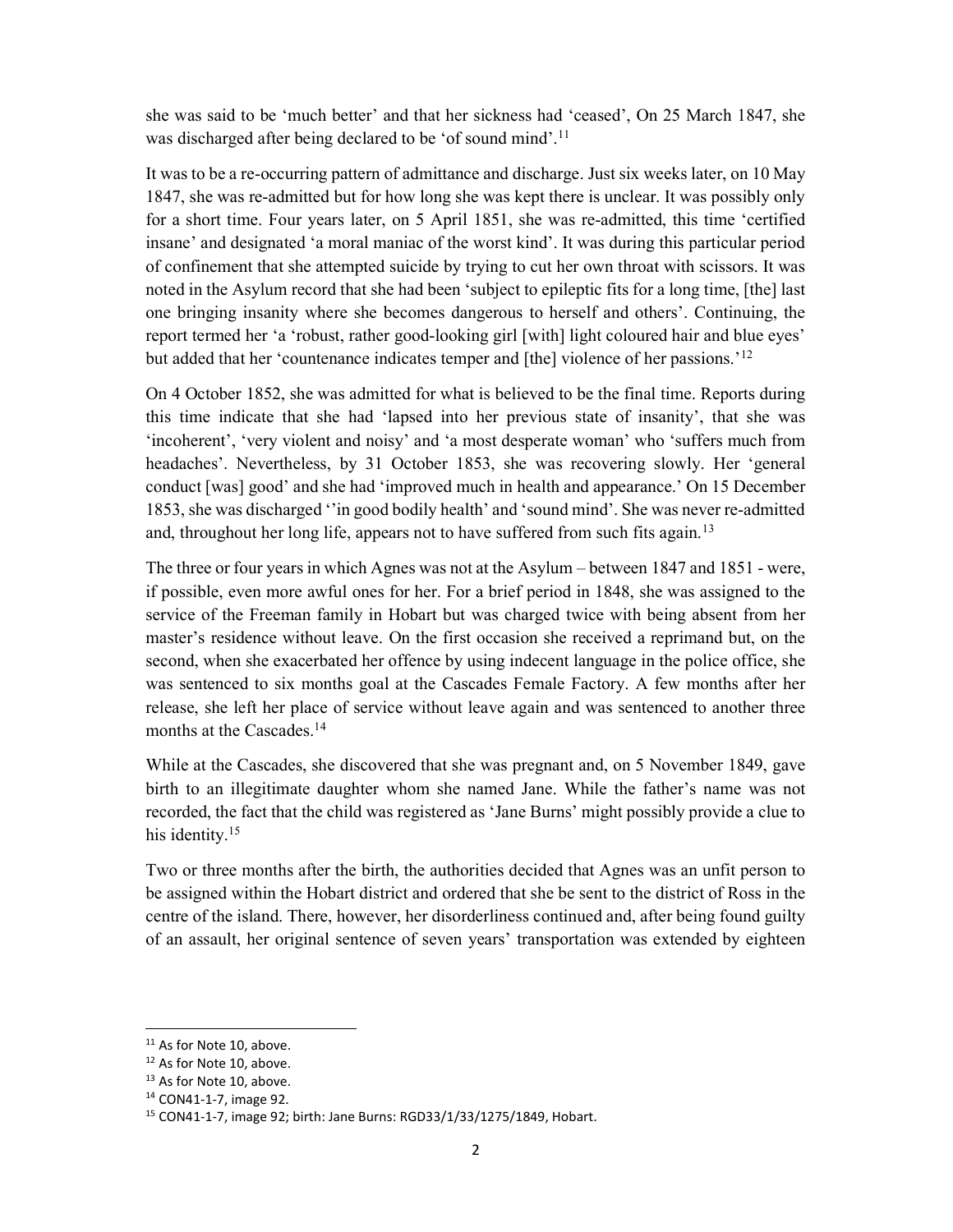months. In addition, she was ordered to spend a twelve-month period of incarceration at the Ross Female Factory.<sup>16</sup>

It was while imprisoned at Ross that the event which was, perhaps, the most dreadful of all the terrible events in Agnes's life occurred. On 5 November 1850, now about twenty-four years old, she gave birth to another child. She was attended in the birth by a small group of fellow inmates. Afterwards, the doctor responsible for the health of the prisoners at the Factory stated that he was totally unaware that she had given birth. Ten days later, however, the child was burnt to death in a fire within the prison walls. None of the inmates were injured in any way. Immediately, suspicion of infanticide fell upon Agnes and the women who had helped deliver the child – Fanny Wilson (*Earl Grey, 1849*), Alice Watson (*Lloyds, 1845*); Mary Ann Miller (Kinnear, 1848); Hepzibah Bastow (Cadet, 1848) and Mary Ann Murray (Sea Queen, 1846). All were committed to His Majesty's Gaol at Oatlands to be tried at a later date for the murder of the child.<sup>17</sup>

On 16 November, The Courier (Hobart) reported the tragic circumstances in this way:

The authorities have been some days engaged at Ross investigating a case of infanticide. Last week a female at the factory gave birth to a child, and was attended by her companions; the medical man on the establishment being entirely ignorant of what had occurred. The child, it is supposed, was destroyed by fire, and not a particle left unconsumed. Circumstances aroused the suspicion of the medical man, and upon examination he found the woman had been delivered of a child. Her companions had taken every precaution to avoid detection. There are no less than six females concerned; some have been already examined, and all the facts of the case will probably be brought to light. The government officers are using every means possible to bring the perpetrators to justice.<sup>18</sup>

Within a short time, however, the plan to bring the women to trial was abandoned, possibly because the fact that 'not a particle [of the child was] left unconsumed' by the fire made it impossible to determine the exact cause of death. Rather, all six women were taken from the gaol at Oatlands to the Cascades Female Factory at Hobart to serve further terms of probation designed to befit them to be assigned into service.

Alice Watson, who had been ordered to undergo a further twelve months of probation, during the first six of which she was to be kept in separate confinement, did not live out the term. She died at the Cascades within six months of her arrival there. The cause of her death was 'syphilis'. She was twenty-seven years old. Fanny Wilson, who was ordered to serve a further twelve months' probation, the first six in separate confinement, also died at the Cascades within a year. The cause of her death, on 5 October 1851, was 'phthisis' (tuberculosis). She was twenty-five years old. Mary Ann Miller (a further eighteen months' probation, the first twelve

<sup>16</sup> CON41-1-7, image 92; details of the assault have not been located.

<sup>17</sup> Colonial Times (Hobart), 29 November 1850, p.2.

<sup>&</sup>lt;sup>18</sup> The Courier (Hobart), 16 November 1850, p.3; The Colonial Times 0f 29 November reported that seven women had been committed to stand trial but only lander and five others have been identified at this stage.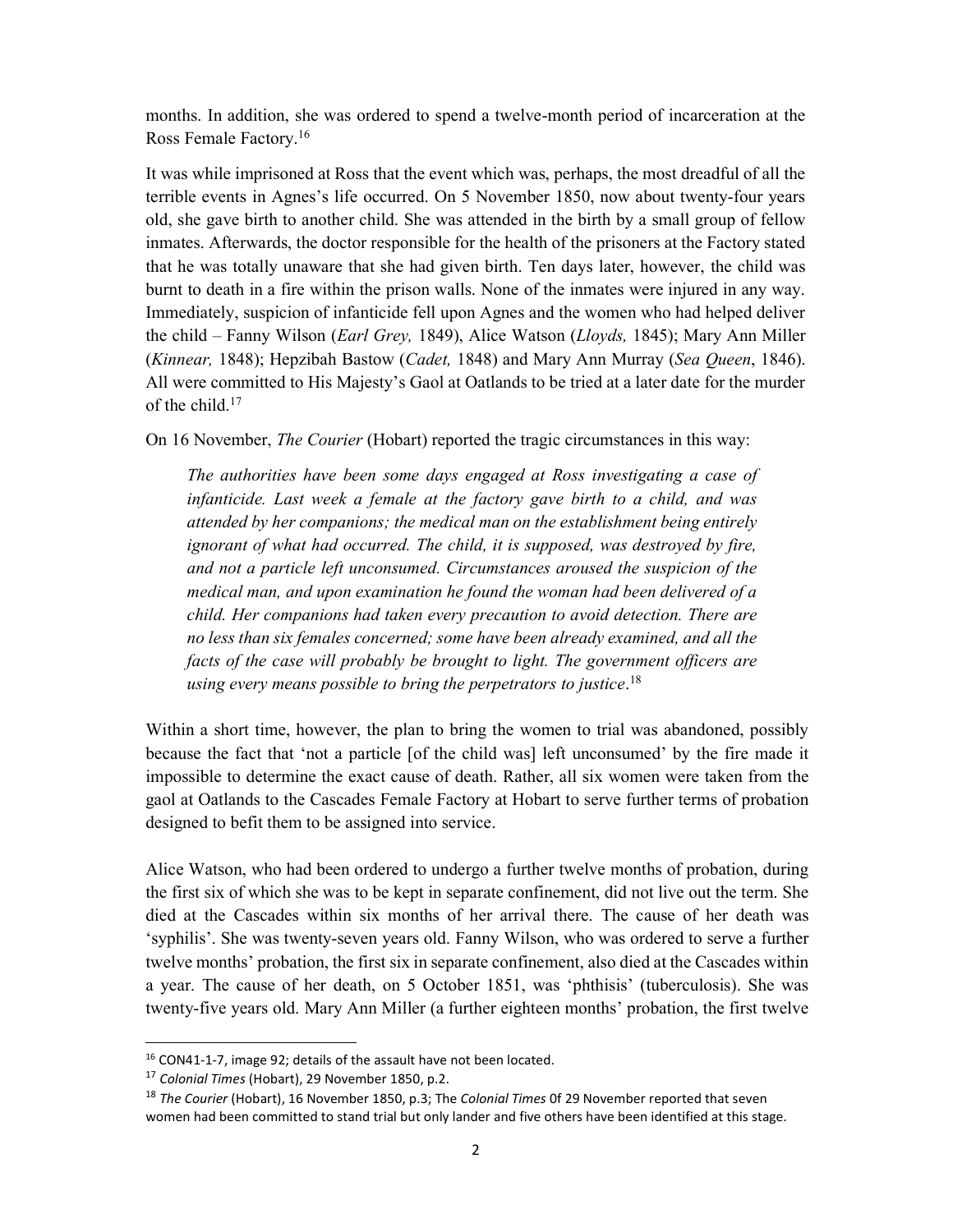in separate confinement) was dead within seven years. On 27 January 1857, she passed away, at the age of thirty-seven, at the General Hospital, Hobart. Her death had been due to an ulcer. Hepzibah Bastow, who was sometimes known as 'Elizabeth Bastow' and 'Elizabeth Baston' (a further probation of twelve months, the first six in separate confinement) had been the youngest of the women accused of infanticide. In 1854, two or three years after her release from the Cascades, she married a man by the name of John Collins at Hobart. She had had two children already when she married but gave birth to eight more by Collins. What became of her in later years is unknown. Mary Ann Murray (a further twelve months' probation, the first six in separate confinement) married Anthony Coulthard (or Coutthard) at Hobart in 1853. No children of the marriage have been identified. She seems to have lived quietly until her death in 1917. She was ninety-five.<sup>19</sup>

Agnes, who had been ordered to undergo a further eighteen months' probation (the first six in separate treatment), was another who did not complete the term. On 5 April 1851, just four months after the death of the child, she was re-admitted to the New Norfolk Asylum. It was to be her most difficult stay in that institution – but it was not to be her last. As noted above, she would be re-admitted in 1852 and 1853. It was to be 16 December 1853 before she was declared to be 'in good bodily health again' and able to put her Asylum days behind her.<sup>20</sup>

Perhaps her final days in the Asylum had been made brighter by the news that, on 5 November 1853, she had been deemed to be 'free by servitude'. That is, she had served her time as a convict and was now able to get on with the rest of her life as a free citizen of the colony. On 16 March 1854, she collected her Certificate of Freedom in person.<sup>21</sup>

Agnes, now about twenty-eight and a free woman once more, wasted no time in trying to forget her Asylum years. On 17 March 1854, only four months after her final discharge, she married former convict Charles Thomas Lewis (Lady East, 1825.) The ceremony was conducted by the Reverend John Allen Manton at the Wesleyan Chapel, Melville Street, Hobart. The marriage register shows Charles as a 'widower', and his occupation as 'dealer'. Agnes was described simply as a 'servant'. Her surname was shown as 'Louther'.<sup>22</sup>

Charles Lewis had been in the colony for twenty-seven years. In 1822, at the age of fourteen, he had been convicted at the Old Bailey, London, of 'stealing from the person' and sentenced to transportation for seven years.<sup>23</sup> Before being embarked on *Lady East* for the voyage to VDL,

<sup>&</sup>lt;sup>19</sup> Alice Watson: FCRC ID 7635, CON41-1-7, image 159; death: see inquest SC195/1/29, no. 2567; Fanny Wilson: FCRC ID 3848, CON41-1-26, image 231; death: RGD35/1/3, no. 1011, Hobart; Mary Ann Miller: FCRC ID 7340, CON41-1-19, image 108; death: HM General Hospital, Hobart, RGD35/1/5, no.108, Hobart; Hepzibah Bastow: FCRC ID 3070, CON41-1-21, image 12; marriage to Collins RGD37/1/13, no. 504, Hobart, 1857; Mary Ann Murray: FCRC ID 10985, CON41-1-10, image 102; marriage to Coulthard RGD37/727/1853, Hobart; death: Tas. Federation Index: 1917/1672.

 $20$  See Note 10 above - and paragraphs describing Agnes's time at the NN Asylum.

<sup>21</sup> CON41-1-7, image 92.

<sup>&</sup>lt;sup>22</sup> Marriage, Agnes Lander/Louther – Charles Lewis: RGD37-1-12, image 314.

<sup>23</sup> https://www.oldbaileyonline.org/browse.jsp?id=t18220522-17-defend178&div=t18220522-17#highlight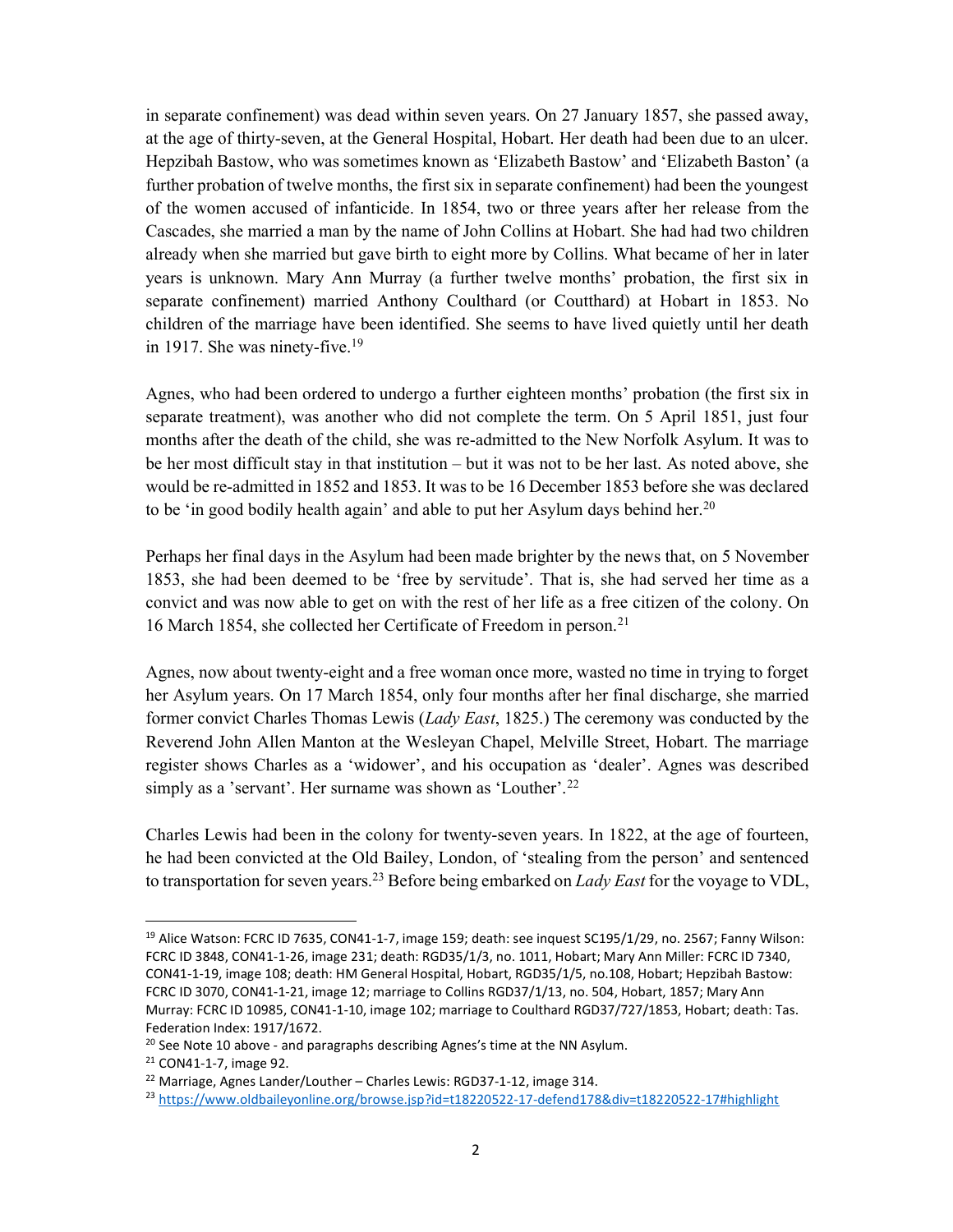he had spent a short time at Newgate prison before being transferred to the hulk Bellerophon, moored at Sheerness, London, where he spent two years.<sup>24</sup> He had been seventeen years old upon arrival in at Hobart. As a prisoner in VDL, his conduct, apart from a couple of minor offences which involved drunkenness, had been good.<sup>25</sup> By 1829, he had received his certificate of freedom.<sup>26</sup> In 1845, then thirty-nine, and described as a 'bachelor' and 'shop-keeper', he had married Sarah Jones, a forty-five-year-old Hobart dressmaker. However, in 1849, Sarah, who had a history of mental disturbances, had thrown herself into the Derwent and drowned.<sup>27</sup>

Despite the twenty-year difference in their ages, the marriage of 'spinster' Agnes and 'widower' Charles appears to have been a good one. For the next twelve years, Agnes was able to live quietly and avoid trouble with the law.<sup>28</sup> It is likely that she was kept very busy during those years. In the first five years of the marriage, she gave birth to three children – daughters Mary Ann Lewis and Ellen Lewis, in 1854 and 1856 respectively, and a son, Charles Thomas, named after his father, in 1859. Sadly, however, little Ellen had died at the age of two, only a few months before the birth of baby Charles. And, of course, Agnes still had Jane Burns Lander (now known as Jane Burns Lewis) with her, the illegitimate daughter who had been born in 1849.<sup>29</sup>

Regrettably, the relatively trouble-free life that Agnes had been able to live since her marriage in 1854 came to an end when Charles, her husband, passed away on 10 November  $1866$ .<sup>30</sup> Charles's death certificate shows the cause as 'convulsions'. His age is shown as seventy-one but that seems to be incorrect. He was probably only sixty-one. Agnes was then about fortyone.

Charles's death marked the beginning of forty years of widowhood for Agnes, a long period in which she returned to her old ways of stealing and disorderliness. Had she been left without sufficient means of support? Was this the underlying cause of her problems with the law? That seems likely. These were not easy times for any woman in Tasmania (as it had now become), let alone an aging widow with three children to care for.<sup>31</sup>

<sup>&</sup>lt;sup>24</sup> UK Prison Hulk Registers and Letter Books: Hulk Bellerophon, moored at Sheerness, London, England, 1815 -1824 per 'Research Notes' for Agnes Lander at www.femaleconvicts.org.au

<sup>25</sup> CON31-1-27, image 168.

<sup>&</sup>lt;sup>26</sup> Launceston Advertiser, 6 June 1829, p.2.

<sup>&</sup>lt;sup>27</sup> Marriage, Lewis-Jones: RGD37-1-13, image 314; death, Sarah (Jones) Lewis: 35/1/9, No.24, Hobart; Inquest, Sarah: SC195/1/25, No. 2122.

<sup>&</sup>lt;sup>28</sup> According to the Tasmanian Police Gazette of 1864, Agnes had been suspected of the theft of a shawl from a public house that year. It is believed that she escaped a charge.

<sup>&</sup>lt;sup>29</sup> Registration of births of Agnes's children by Lewis: births, Mary Ann: RGD33/1/1155/1858; Ellen: RGD33/1/35/1557/1857, New Norfolk; Charles Thomas: RGD33/1/37/1669/1859, New Norfolk; death, Ellen: RGD35/1/28/600, New Norfolk.

<sup>&</sup>lt;sup>30</sup> Death, Charles Thomas Lewis: RGD35/380/1866, New Norfolk (per TPI Digger).

<sup>&</sup>lt;sup>31</sup> In 1856, the name of Van Diemen's Land was changed officially to 'Tasmania' after a grant of responsible selfgovernment.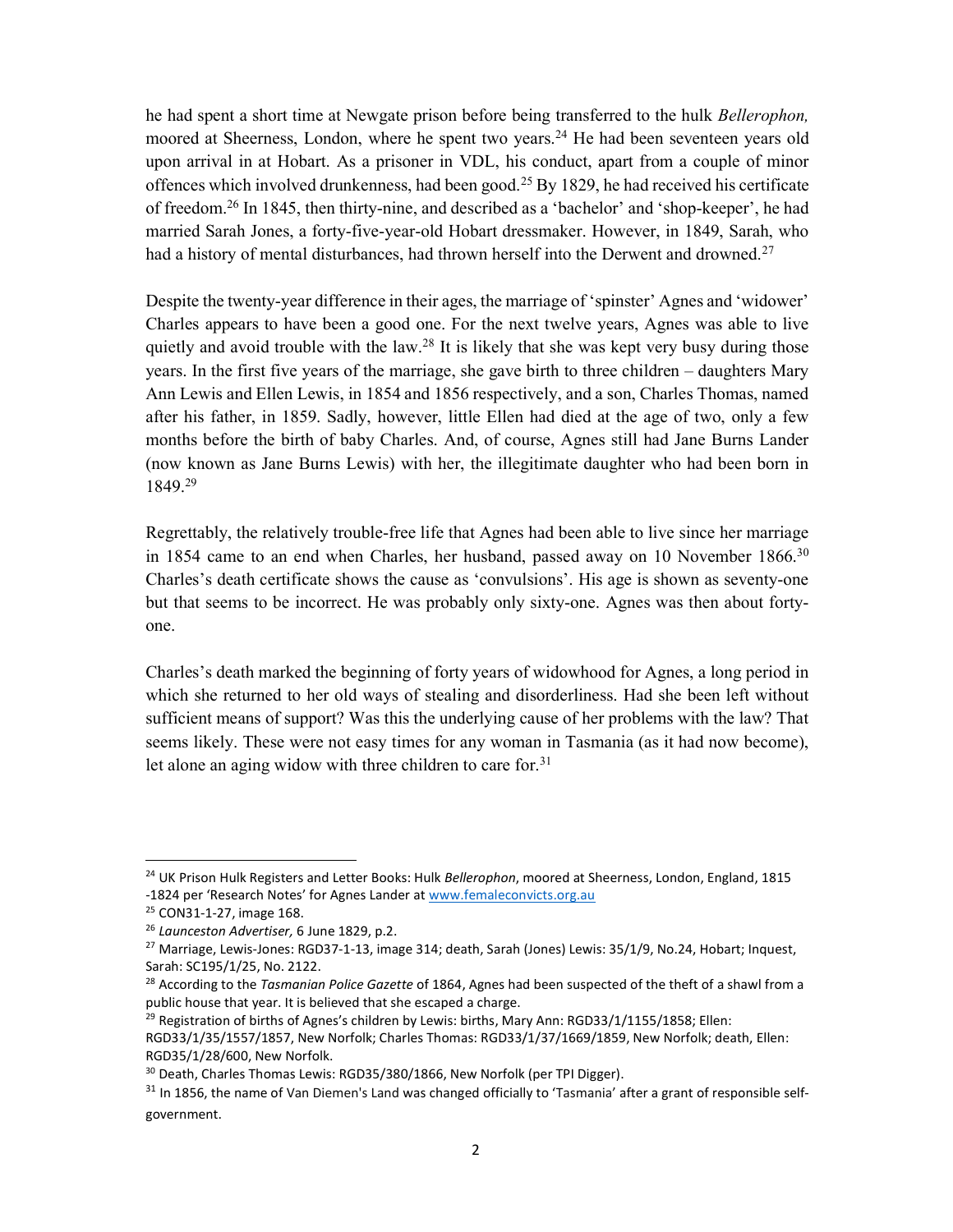In some of her misdemeanours at this time, Agnes was accompanied by her daughters, Jane and Mary Ann, both of whom had grown up to be unruly teenagers. Later, both daughters appear to have neglected their elderly mother and to have treated her badly.<sup>32</sup>

In February 1867, less than two months after Charles's death, Agnes was charged with 'keeping a disorderly house' and punished by being ordered to spend thirty-days in prison.<sup>33</sup> In the following year, she was charged twice. In February 1868, accompanied by her daughter Jane, then eighteen, she had been charged with disturbing the peace. She pleaded guilty to the charge and was fined five shillings.<sup>34</sup> In December of the same year, this time accompanied by her daughter Mary Ann, then fourteen, she had been charged with stealing one shilling and sevenpence from a drunken man. On this occasion the charge was dismissed because the man had failed to appear in court to give evidence.<sup>35</sup> In early March 1869, she was charged again with disturbing the peace and, once more, fined five shillings.<sup>36</sup> In August 1872, she was charged with breaking twenty-four panes of glass at the home of a woman who had scolded one of her children for throwing stones. She was ordered to pay a fine of twenty shillings, in default one months' imprisonment, and to compensate the complainant for the damage to the windows.<sup>37</sup> In May 1873, she was charged with stealing a washing tub but the charge was dismissed when, again, the prosecutor declined to appear at court.<sup>38</sup> In August of that same year, she was charged with noisy behaviour in the streets and fined ten shillings and sixpence.<sup>39</sup> There may well have been other offences in that period, too.

However, it appears that it was not until late April 1878 that Agnes was charged again. On 1 May of that year, the *Mercury* (Hobart) reported that, having been ejected from the precincts of the court on the previous day, she 'made use of obscene language in the street outside'. She pleaded guilty to the charge and was fined twenty shillings and sixpence, in default a months' imprisonment.<sup>40</sup>

Agnes was now fifty-two, and was obviously in dire straits financially. On 21 April 1879, she was admitted as a pauper to St. John's Park Hospital, a charitable institution, at New Town, Hobart, but remained there for only two weeks. When she was discharged on 3 May, the hospital authorities considered that she was fit and well enough to work for her own living.<sup>41</sup> What she did next is unclear but her situation must have been a precarious one and, as had been the case

 $32$  The scope of this story does not extend to a summary of the lives of Agnes's daughters, their partners and children. For further details, see the very complete 'Research Notes' in 'Agnes Lander', FCRC ID 7571, at www.femaleconvicts.org.au

<sup>&</sup>lt;sup>33</sup> Reports of Crime, Tasmania Police Gazette, 1867 - via FCRC Research Notes at www.femaleconvicts.org.au..

<sup>&</sup>lt;sup>34</sup> The Mercury (Hobart), 26 February 1868, p.2.

<sup>&</sup>lt;sup>35</sup> The Tasmanian Times (Hobart), 31 December 1868, p.2.

<sup>&</sup>lt;sup>36</sup> The Mercury (Hobart), 5 March 1869, p.2.

<sup>37</sup> The Mercury (Hobart), 12 August 1872, p.2. 1869, p.2.

<sup>&</sup>lt;sup>38</sup> The Tasmanian Tribune (Hobart), 14 May 1873, p.2.

<sup>&</sup>lt;sup>39</sup> The Tasmanian Tribune (Hobart), 7 August 1873, p.3

<sup>40</sup> The Mercury (Hobart), 1 May 1878, p.2.

<sup>&</sup>lt;sup>41</sup> Police records: POL 709/1; see also Tasmania Police Gazette, AUS103 - 1979 via 'Ancestry'.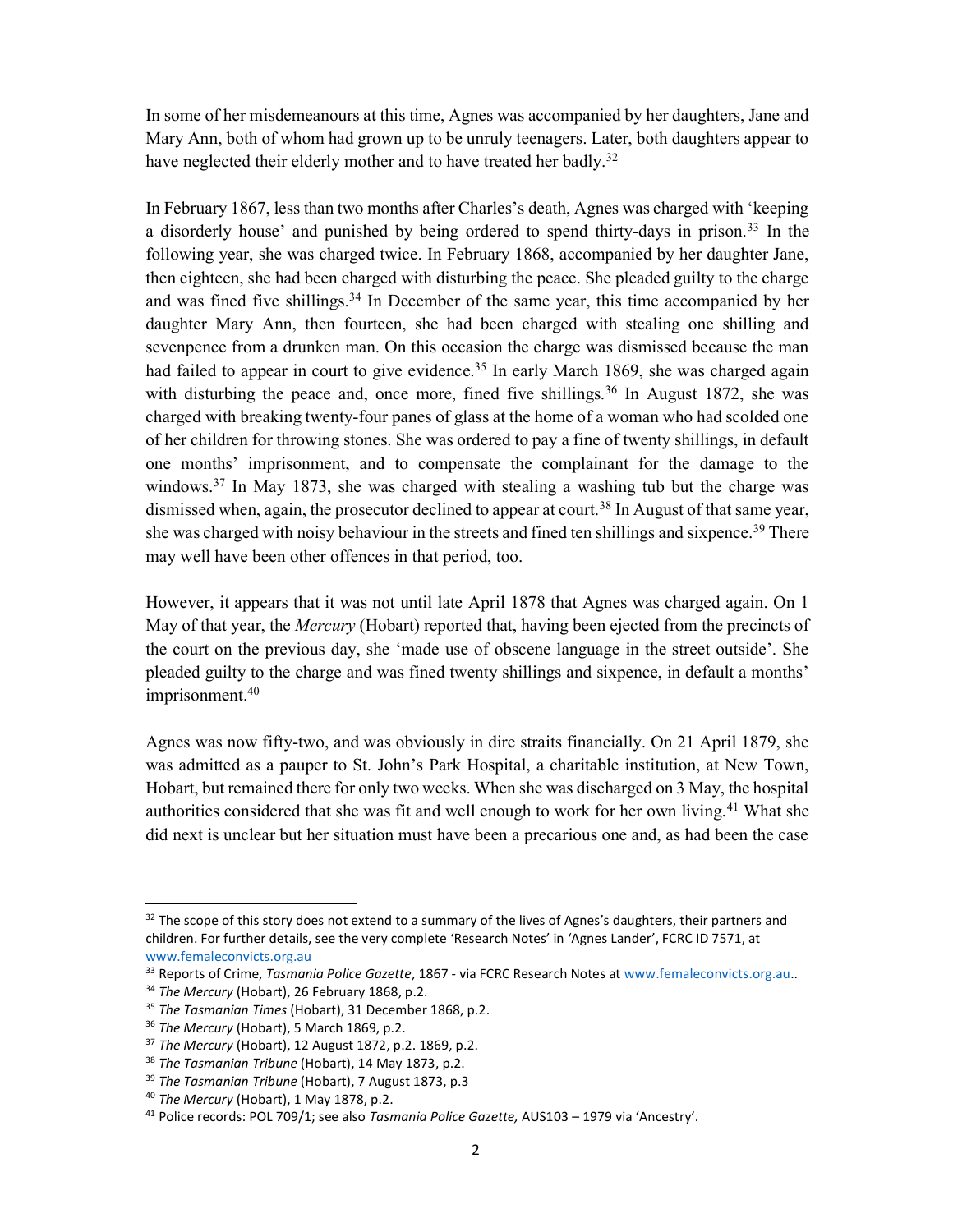in her time at the New Norfolk Asylum in her younger days, it was to be a recurring pattern of admittance and discharge to the Pauper Establishment.

On 6 April 1886, she was re-admitted. This time, she was there for three months. The records show that when she was discharged, on 6 July 1886, it was at her own request. Perhaps she had had thoughts of being able to work again but she was now sixty years old. In any event, her plans to work again did not materialise because, on 25 March 1887 she was admitted for the third time. Again, her stay was a short one. She was discharged on 4 May that year. No reason was shown this time. Then, six weeks later, on 24 June 1887, she was re-admitted. The duration of her stay was five weeks. When discharged on 29 July, it was to the care of one of her daughters. On 12 April 1889, she was admitted again but obviously did not want to be there. She 'absconded' two days later. On 14 April 1891, she was back at the institution once more but, by order of the administration of the place was discharged after only four days. On 20 April 1892, she was admitted to the hospital again. She was there for nine weeks before being discharged to friends. And, on 7 April 1896, she was back there again. It was to be her final admittance and she was there for only a week. She was now seventy years old.<sup>42</sup>

Despite her advancing years, Agnes was still capable of causing mayhem. On 31 October 1891, at a time when she was not at the charitable institution at New Town, she had been charged with disturbing the peace in a lane off Argyle Street, Hobart, and fined five shillings, in default seven days' gaol.<sup>43</sup> Had she been drinking before her frequent charges for disturbing the peace? Although there is little evidence of her being drunk while committing her many offences in the colony, it seems likely that she had a fondness for alcohol.

It is possible that Agnes was cared for, at least for some time, by her daughters and their families between the periods in which she was institutionalised at St John's Hospital - and after her final discharge. She was certainly still in close contact with them. A report in the Tasmanian News of 9 June 1893 revealed that, on 28 May that year, she had been assaulted by a man by the name of Edward Jackson who was described as 'his wife's grandmother'.<sup>44</sup> Jackson was charged with the offence and fined forty shillings, in default two months' imprisonment.<sup>45</sup>

That was not the last of the shameful treatment that Agnes received from her family in her old age. On 25 March 1908, The Mercury (Hobart) carried this report:

An old woman named Agnes Lewis, aged about 80 years, was admitted to the General Hospital yesterday morning, suffering from several cuts and bruises on her head and arms, the result, she alleged of an attack made upon her. The injured woman stated that at her house in Plough and Harrow Lane, off Murray Street, early yesterday morning, she was pulled out of bed, kicked, and struck on the head

<sup>&</sup>lt;sup>42</sup> Police records: POL 709/1; see also Tasmania Police Gazette, AUS103 - 1979 via 'Ancestry'.

<sup>43</sup> Tasmanian News (Hobart), 31 October 1891, p.2.

<sup>&</sup>lt;sup>44</sup> Edward Jackson was the husband of Mary Ann (Lewis) Jackson, the daughter of Agnes's own daughter, also named Mary Ann (born 1854).

<sup>&</sup>lt;sup>45</sup> Tasmanian News (Hobart), 9 June 1893, p.3; see also the final 'Note' at the bottom of this article..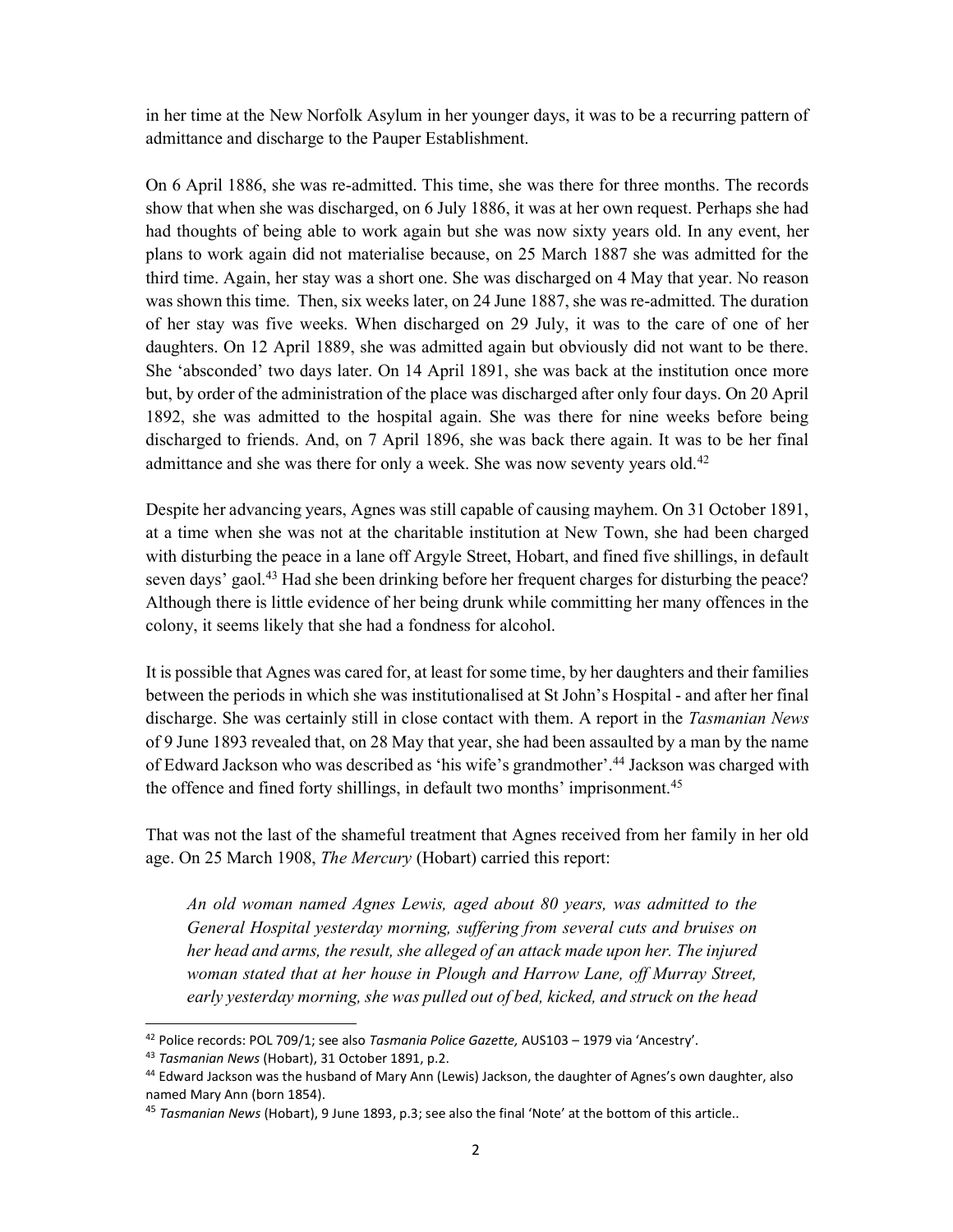with a poker. Upon inquiry at the hospital last evening, it was stated that the old woman was suffering severely. It is understood that the police are inquiring into the matter.  $46$ 

The Tasmanian News of the previous day had named Mary Ann Jackson (aka Lewis), who had slept in Agnes's house that night, as the person who had attacked her, stating that this Mary Ann was Agnes's 'granddaughter'. As it happens, this was the daughter of Agnes's own daughter Mary Ann, and the wife of Edward Jackson who had assaulted Agnes in June 1893, <sup>47</sup>

Four years later, on 7 January 1912, Agnes passed away at Glebe, Hobart.<sup>48</sup> She was eightysix. On 9 January, she was buried at Cornelian Bay Cemetery, Hobart.<sup>49</sup>

## \* Punishments of Agnes Lander on board the Barque Lloyds 1845, as reported in the Log Book by the Master David Lewis:

Friday  $1<sup>st</sup>$  August: Agnes Lander [& Jannet Brown] for disorderly conduct 36 hours in the Box.

Sunday 24<sup>th</sup> August: . Agnes Lander in water closet for 44 hours for quarrelling. Henrietta Biard [Byard] in tub for 3 hours for striking Sarah Brittain.

Monday 25<sup>th</sup> August: **Agnes Lander** being let out to wash made use of very abusive language to Mr Priest ( $2^{nd}$  Officer) confined her in a tub. At 10 Hove the tub off her head over board

Tuesday 26<sup>th</sup> August: Agnes Lander, continuing, very riotous removed her to the fore-hole for 40 hours in irons.

Wednesday 27<sup>th</sup> August: At 11.30 pm Mr Priest (2<sup>nd</sup> Officer) discovered the lamp to be out down fore hatchway another being procured Agnes Lander was found lying on the hatch with the other off this woman was first down in the fore-hole in Irons at the same time John Collins (ordinary seaman) was found down the main hatchway under pretence of picking up the lamp but we had every reason to believe it was to converse with one of the women (Mary Kimpton [Charlotte Kimpton]) as he was not ordered there he was put in Irons with concurrence of Capt<sup>n</sup> & Officers

Wednesday 10<sup>th</sup> September: Jannet Brown Box 40 hours, Agnes Lander fore-hole 40 hours both for creating a riot.

Tuesday 23<sup>rd</sup> September: Agnes Lander Box 3 days for breaking open a Carpet Bag and stealing Calico the property of E MacIntire [Eliza McIntyre]

Monday 6<sup>th</sup> October: Agnes Lander box for using revolting and blasphemous language.

<sup>&</sup>lt;sup>46</sup> The Mercury (Hobart), 25 March 1908, p.4; Daily Telegraph (Launceston), 25 March 1908, p.8.

<sup>&</sup>lt;sup>47</sup> Tasmanian News (Hobart), 24 March 1908, p.4.

<sup>48</sup> Death: Tasmanian Federation Index, 21/1912.

<sup>49</sup> AF35/1/2, BU17519.